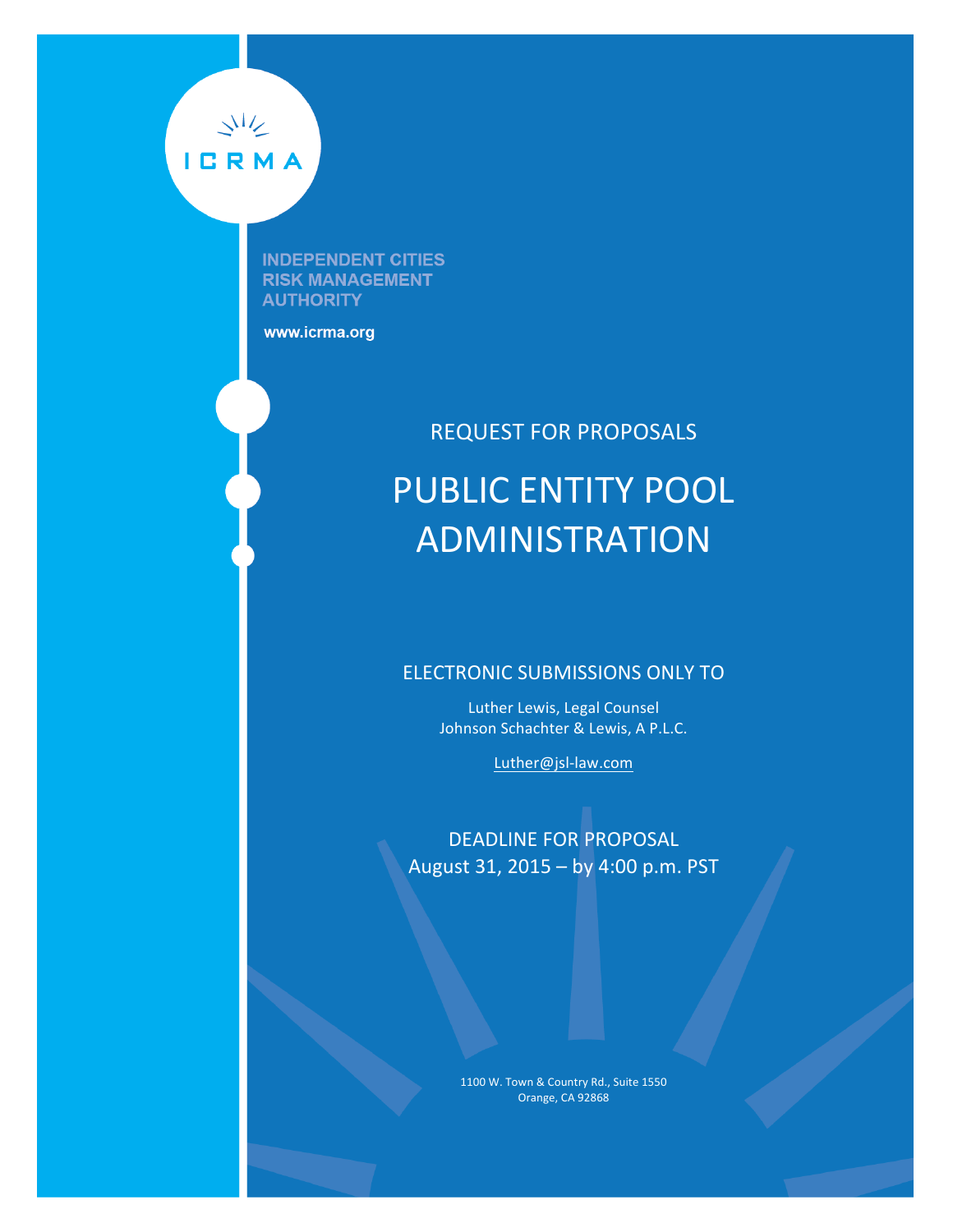### Table of Contents

- **I. Invitation & Purpose**
- **II.** Overview of ICRMA
- **III.** Proposed Solution
- **IV. Scope of Service**

### **V. Qualifications & Conflicts**

### **VI. Proposal Requirements**

**VII. Submission Details**

### **VIII. Appendix**

All of the items below are available at www.icrma.org/RFPforPublicEntityPoolAdministration for viewing/download.

### *A. Background Documents*

- ICRMA Member & Officer Lists<br>• 2015-2016 Meeting Schedule
- 2015-2016 Meeting Schedule
- Organizational Chart
- ICRMA Service Providers
- 2014 2016 Strategic Plan

#### *B. Governing Documents*

- Joint Exercise of Powers Agreement
- ICRMA Bylaws

#### *C. Financial Documents*

• Financial Statements 

### *D. Program Documents*

- **Liability**
- Program Bylaws
- Memorandum of Coverage
- TPA Performance Standards

#### **Property**

• Program Bylaws

#### Workers' Compensation

- Program Bylaws
- Memorandum of Coverage<br>• TPA Performance Standards
- TPA Performance Standards

### *E. Litigation Management Policies & Procedures*

- *F. California JPA Accreditation Standards*
- *G.* The Brown Act

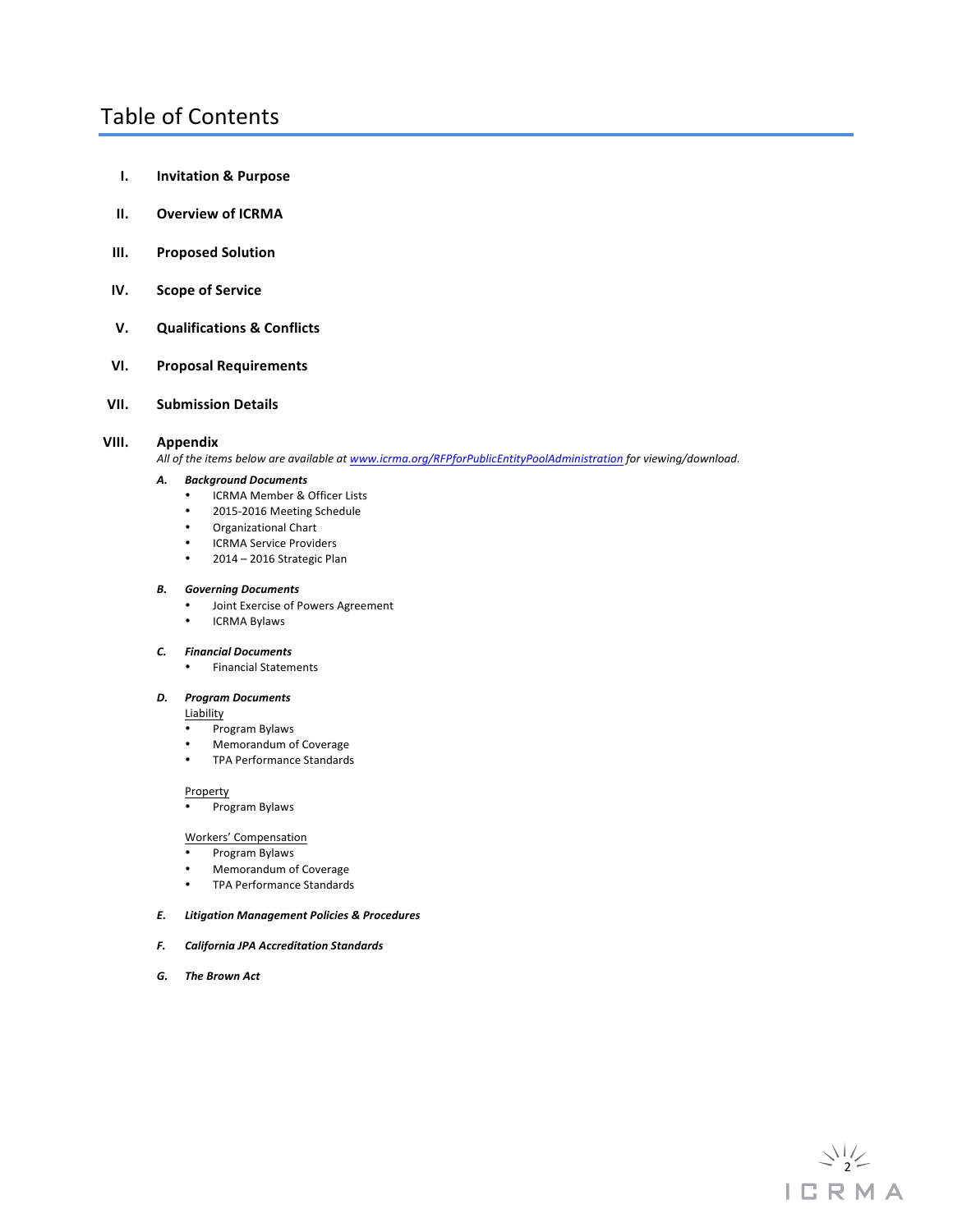### I. Invitation & Purpose

### **Invitation**

The Independent Cities Risk Management Authority (ICRMA) invites responses to this Request for Proposals (RFP) until 4:00 PM PT, Monday, August 31, 2015.

### **Purpose**

The purpose of this RFP is to receive qualified proposals for one more of the following services:

- Executive Leadership & General Pool Administration
- Financial Management
- Claims & Litigation Management
- Risk Management & Loss Control

This RFP is being solicited in accordance with ICRMA policy and is intended to assess the professional, technical, and managerial qualifications of all applicants interested in providing services to ICRMA.

### **Potential Contract Term**

The initial term of the proposed contract shall be three (3) years commencing March 2016. As appropriate and if desired by all parties, ICRMA would contemplate negotiating a renewal or extension as the three year initial term nears expiration.

### **Submission & Deadline**

ICRMA will accept any of the following proposals for consideration:

- Qualified firms to provide the services described herein, in whole or in part
- Qualified partners seeking to provide one or more category of service described herein
- Qualified individuals seeking to serve as Executive Director for ICRMA as part of an overall solution through which ICRMA receives all of the services described herein

Responses to this RFP must be submitted to:

- *Luther Lewis, ICRMA Legal Counsel, Johnson Schachter & Lewis, A P.L.C., at Luther@jsl-law.com*
- *By 4:00 pm, Monday, August 31, 2015*
- *With "ICRMA RFP Response" in the subject line*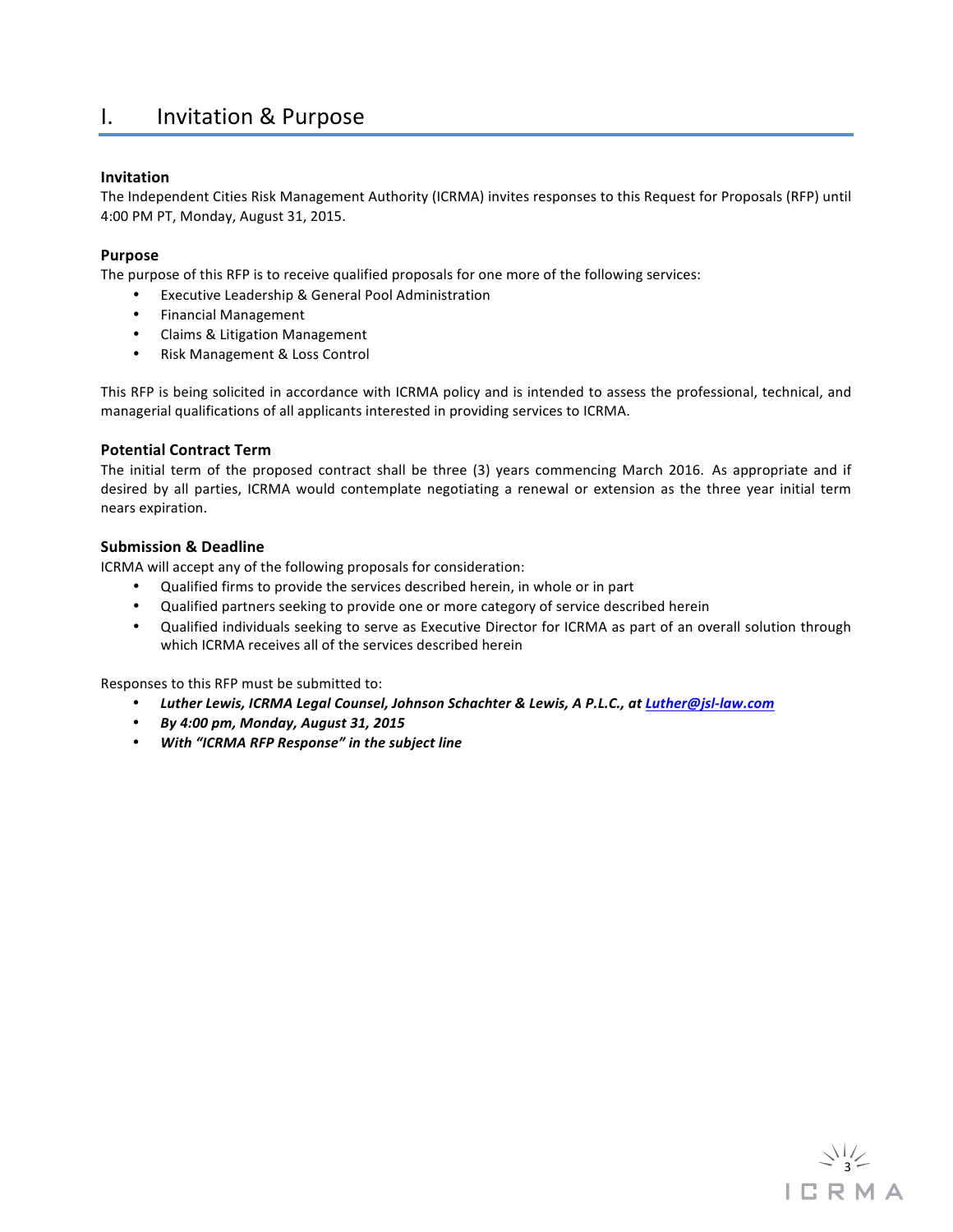### II. Overview of ICRMA

ICRMA is a joint powers authority (JPA) established in 1980 to address the rising cost of commercial insurance by providing excess insurance coverage, risk management, and self-insurance services for California cities.<sup>1</sup>

- Mission. To be the premier, member-focused association of California public entities, joined together to protect member resources by managing the cost of risk, by providing its members with comprehensive risk management services and broad coverage, resulting in cost stabilization and effective risk solutions.
- Governance. Each member has one vote on the Governing Board. Currently member cities may select three possible representatives including elected officials and/or staff. Most who attend meetings are city staff with functions related to finance, human resources or risk management. Members may also participate within the organization by sitting on the Administrative Committee or Claims Committee, though this structure is scheduled to change on July 1, 2016, to a single Claims Committee.
- Accreditation. ICRMA is accredited with excellence by the California Association of Joint Powers Authorities (CAJPA).
- Management. ICRMA does not current employ staff. Instead, it maintains a Management Services Agreement with Bickmore to provide administrative, finance, risk management, safety and loss prevention, workers' compensation oversight services, litigation management, and oversight of other vendor contracts. These are the services that this RFP seeks to fill.

At its founding, ICRMA was a small, volunteer managed pool that focused on cost savings through joint purchase of insurance coverage. Since that time, it has evolved into a more complex, comprehensive risk management pool for its 20 members in Los Angeles and Orange counties. Today, ICRMA offers its members the following programs:

- Liability. This program provides protection against covered losses associated with general liability, automobile liability, public officials' errors and omissions, and employment practices liability. Twenty members participate in this program, maintaining self-insured retentions from \$100,000-\$6,000,000. The pooled layer provides coverage from the member's retention to \$5,000,000 with a \$1,000,000 corridor. Coverage excess of the pooled layer is reinsured up to \$30,000,000 in total limits. Members can select from one of two TPAs, Carl Warren & Company or AdminSure.
- Workers' Compensation. Fourteen cities participate in this program, retaining \$350,000 to \$1,000,000 of each occurrence. The pooled layer provides coverage from the member's retention to \$5,000,000. A joint purchased excess policy issued by Safety National provides statutory coverage excess of the pooled layer. Each member selects its own TPA to administer its claims. Currently, members use AdminSure, California Claims Management Services, and York Risk Services Group.
- Property. ICRMA offers an All Risk Property Program as well as a Property Program Including Earthquake and Flood.
- Other. ICRMA also provides members with auto physical damage, crime, cyber, and special events coverages.
- **Cost Containment**. ICRMA members have access to a host of cost containment offerings through their TPAs as well as services through ICRMA including Company Nurse, OccuMed, and structured return-to-work.

ICRMA is currently entering a chapter of great change and renewal as an organization. In addition to this RFP and the potential transitions it suggests, the Governing Board adopted a strategic plan in 2014 focused on deepening communications, expanding cost containment, and developing its governance model.

 

**<sup>1</sup>** *See Appendix for detailed background information.*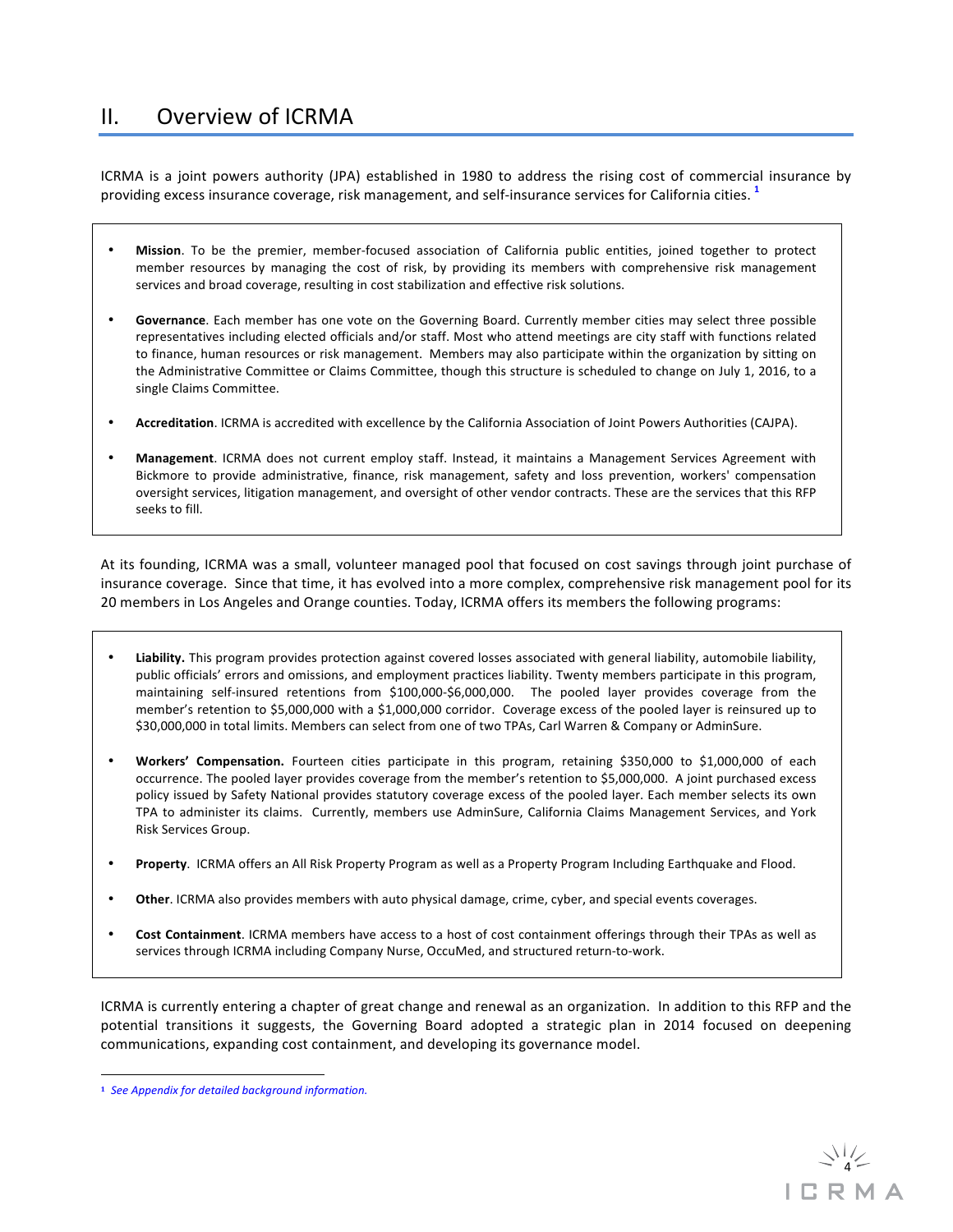In 2015, the Governing Board decided to engage in (and has since begun) a deep dive into its financials including review of its:

- Overall net position and net position by program year
- Target equity ratios
- Dividend and assessment history and related policies
- Prospective funding levels and related policies
- Self-insured retentions and program coverage structure
- Modified IRIS Ratios

At the close of this review, ICRMA's consultants will develop a 5-year *pro forma* with different scenarios which will form the basis for ICRMA to develop a comprehensive plan that may do any or all of the following:

- Revise existing policies and procedures that effect net position
- Revise policies and procedures for monitoring net position and financial performance
- Determine sufficiency of individual program year and overall net position levels
- Develop overall net position to agreed-upon targets that include margins for rate stabilization
- Establish new funding targets that contemplate environmental factors
- Connect policies with funding decisions

The financial analysis should be completed prior to commencement of any contract that results from this RFP.

Staff turnover at the member city level over the years has affected what the ICRMA Governing Board and the individual member cities need from each other. These needs relate to (among other things) loss control assistance, education of the Governing Board members, and the level of staffing the pool needs to meet its obligations.

ICRMA has evolved a great deal over its tenure as an organization, is at the front end of a new chapter of change, and can be a dynamic, exciting place for the right set of firms and/or individuals to make their mark.

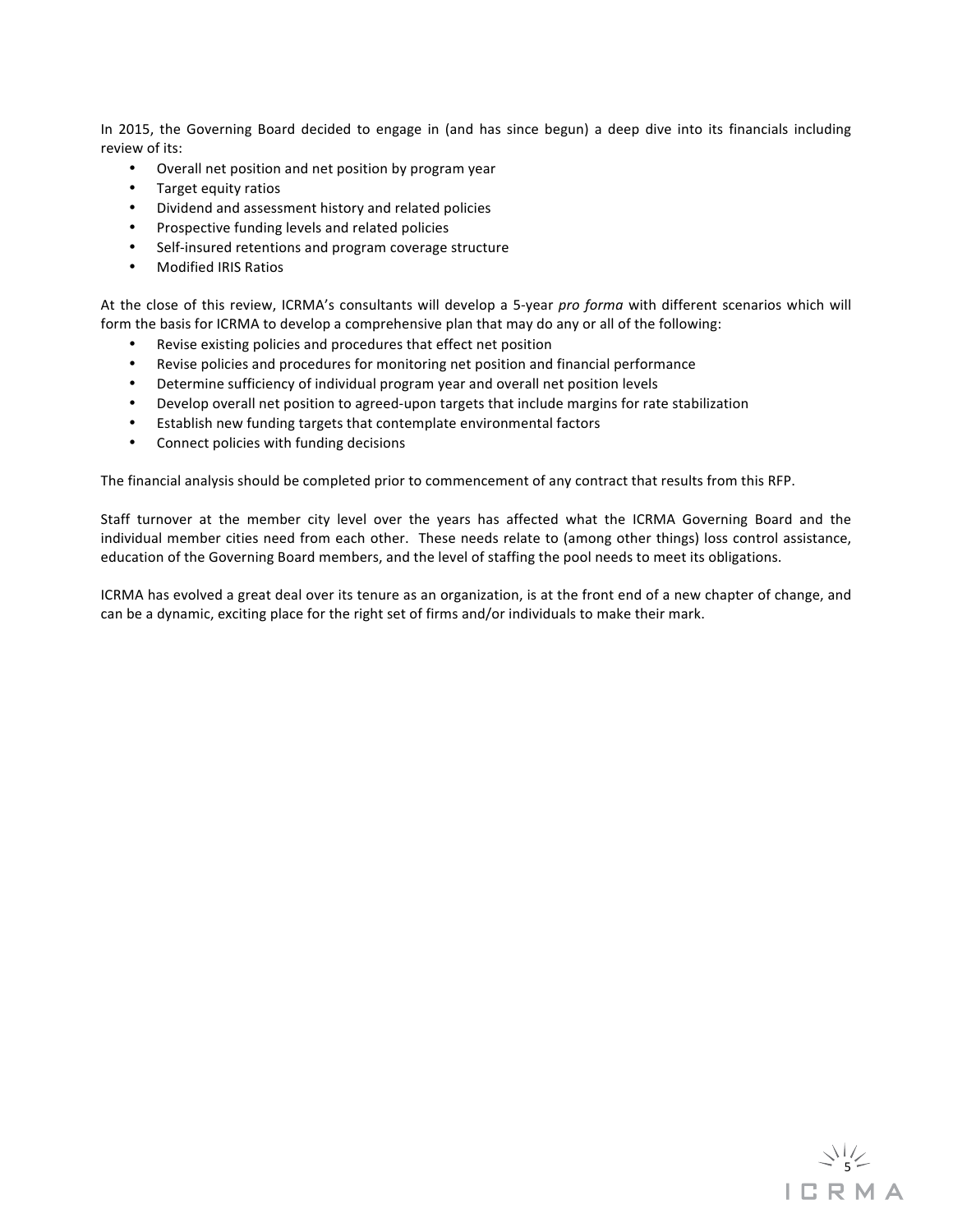### III. Proposed Solution

The ICRMA Governing Board is using this process as an opportunity to review its approach to management and program delivery. As a result, the Board invites proposals that provide needed services in whole or in part.

The Governing Board imagines various potential scenarios resulting from this RFP, including but not limited to:

#### **Scenario 1 – Comprehensive Provider**

In this scenario, a single firm will propose to provide all services described herein as a comprehensive solution for ICRMA.

#### **Scenario 2 – Multiple Contracts**

In this scenario, ICRMA receives excellent proposals from providers, each addressing one or more categories of service described as a partial solution for ICRMA. The Governing Board then decides to contract with two or more entities to meet its needs.

#### **Scenario 3 – Staff Plus Contract(s)**

This scenario is similar to Scenario 2 above, however, the Governing Board decides that it is in ICRMA's best interest to hire a full time executive director and support staff to provide executive leadership and oversee contract providers in other areas. The potential benefit of this model is ICRMA's ability to receive the undivided attention of core staff.

#### **Scenario 4 – Partnerships**

The final scenario contemplated to date is one in which ICRMA develops a partnership with one or more peer entity to share in an external contract for services or to purchase services directly from that partner. One example might be a situation in which two JPA's contract with a single loss control provider to serve their collective membership.

Responses to this RFP may follow any of the above scenarios or suggest an alternative. Regardless, the proposal must clearly argue the case for why its solution is in the best interests of ICRMA, best aligns with its experience and capacity, and will be most effective overall.

Partial proposers should feel free to suggest other entities as contract providers, partner agencies, or individual leaders as appropriate. They may also come together to provide a comprehensive proposal with multiple entity involvement.

Similarly, anyone applying to serve as executive director should feel free to suggest other entities as contract providers, partner agencies, or support staff models as appropriate.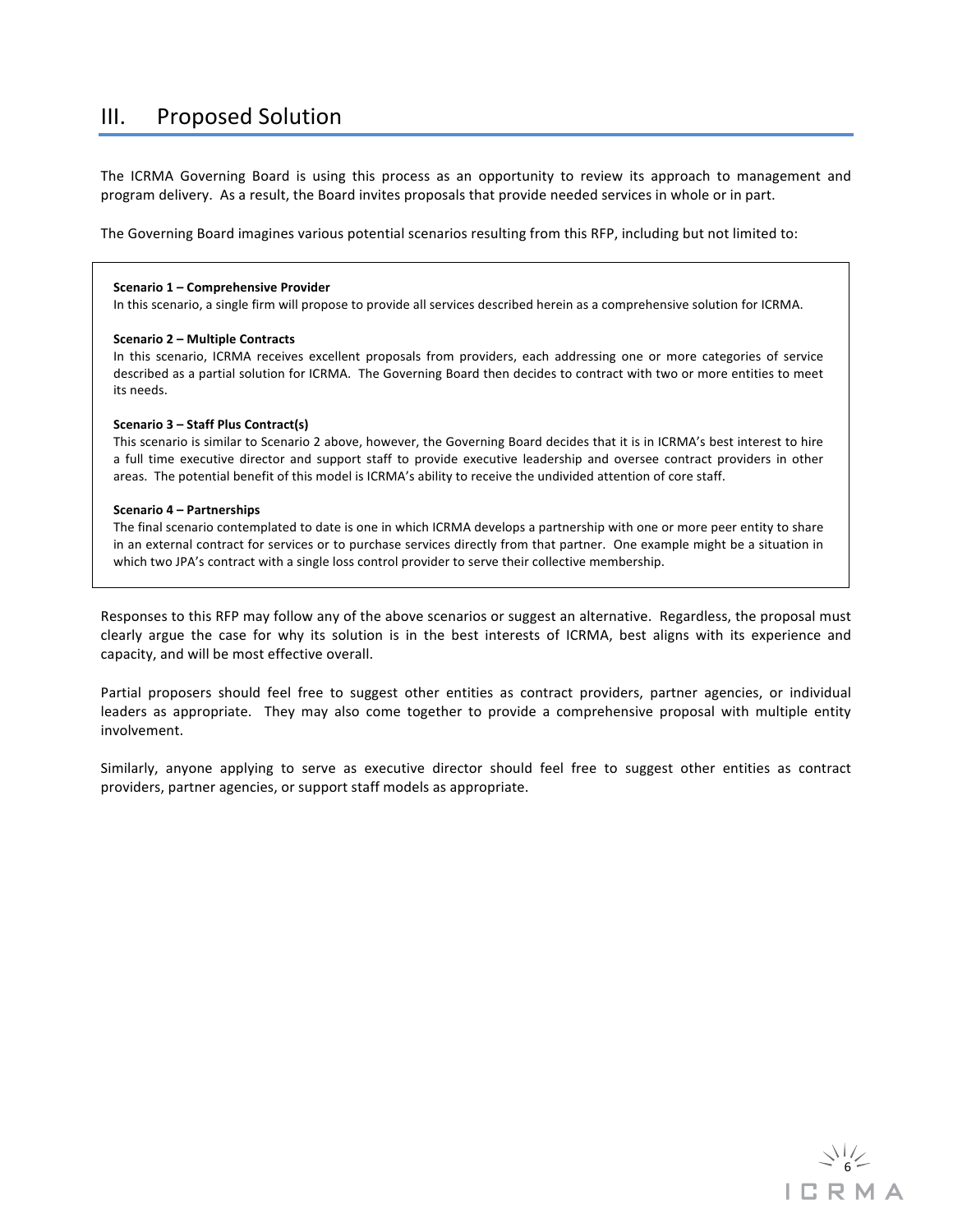### IV. Scope of Service

Proposals are expected to cover one or more of the following categories of service as well as the items within each (items listed are not considered to be an exhaustive listing of required tasks). Each of the categories described below have detailed technical requirements that a service provider will be obliged to meet. Many of these requirements can be found in the Appendix to this RFP.<sup>2</sup>

### **Executive Leadership & General Pool Administration**

- Provide executive leadership to ICRMA and its Governing Board in line with strategic priorities, while implementing Board policies and ensuring continuous improvement as a pool.
- Oversee and manage ICRMA operations, including established and future programs in line with ICRMA governing documents, agreements, established policies and procedures, strategic goals, industry standards, and legal constraints.
- Establish procedures and policies (e.g., record keeping, claims handling, dispute resolution, accounting practices, data security, and regulatory compliance), as necessary, while ensuring compliance with all.
- Establish and maintain effective communication and administrative services to pool members, service providers and other interested parties (e.g., maintain an up-to-date ICRMA web site).
- Provide executive-level analysis and recommendations to the ICRMA Governing Board regarding:
	- $\circ$  Selection of service providers as required
	- o Program renewal and selection of reinsurance/excess insurance
	- $\circ$  The results of various actuarial studies, financial audits, and claims audits
	- $\circ$  Financial benchmarks, surplus targets, retention levels, and member rates
	- $\circ$  Specific loss trends as well as general industry and legislative developments
	- $\circ$  Other analysis or assistance as appropriate for effective, healthy operations.
- Oversee all vendor contracts from RFP through completion of the work while ensuring compliance with all relevant policies (e.g., contract due diligence, invoice review and payment).
- Establish and maintain schedules for ICRMA activities (e.g., meetings, audits, studies).
- Prepare for and staff all ICRMA Governing Board and Committee meetings as determined by the Governing Board (including agendas, agenda materials, public notices, physical and logistical arrangements for meeting locations and facilities, as well as participation of service providers and advisors as required). Prepare minutes of meetings and maintain proper records of all actions taken. Ensure meetings of the Governing Board and Committees are conducted in accord with the Brown Act.
- Provide the ICRMA Governing Board with regular reports and updates, on the status and performance of ICRMA programs and operations, administration and finances.
- Maintain ICRMA memberships (e.g., AGRIP, PRIMA, CAJPA) as appropriate.

 

• Assist the Governing Board in meeting, advising and making recommendation on significant matters of interest to ICRMA before elected or appointed State officials, and provide advice and information as

<sup>&</sup>lt;sup>2</sup> See all bylaws, memoranda of coverage, performance standards, program policies and procedures, California JPA Accreditation Standards, and *The Brown Act.*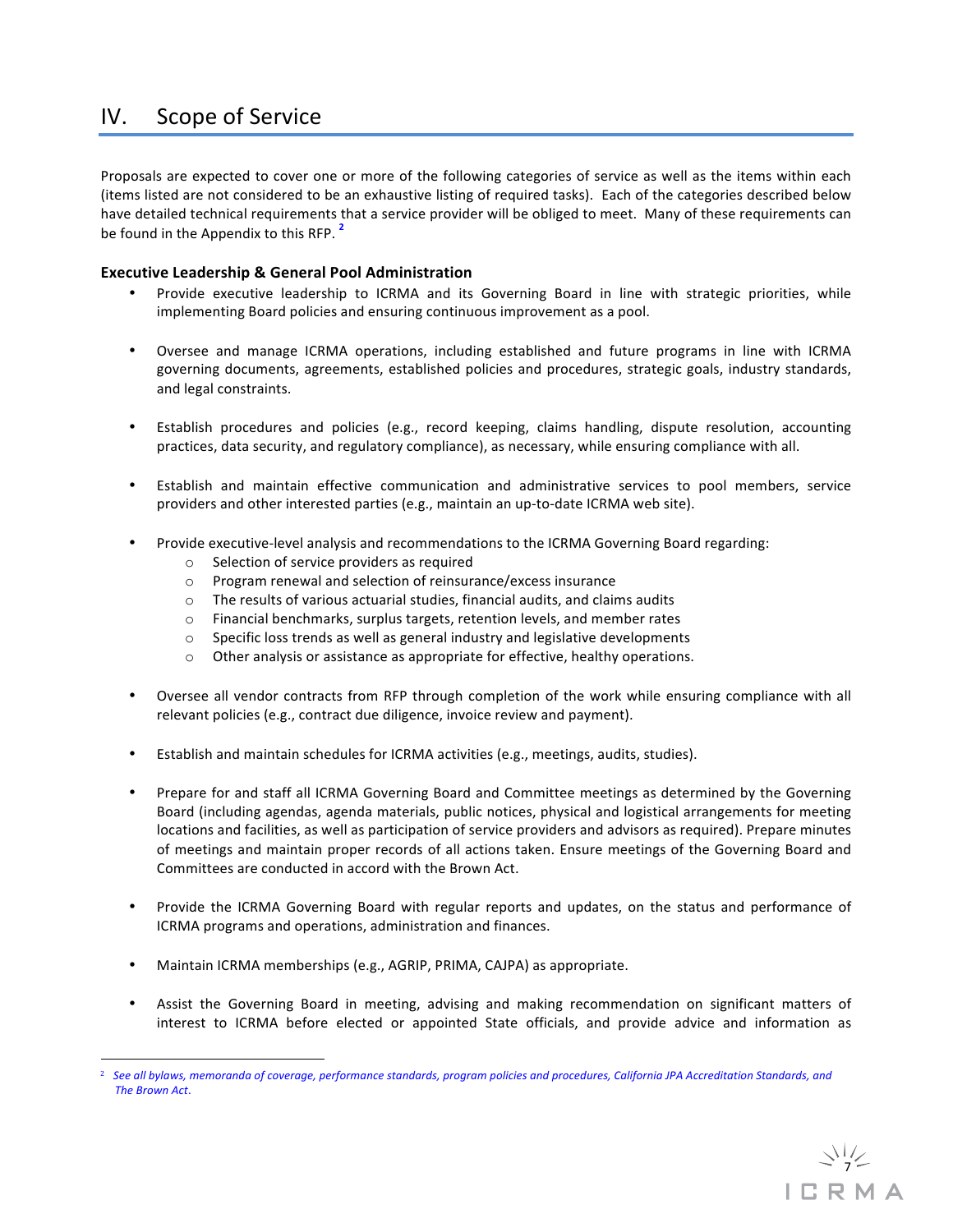requested to member cities on legislative and administrative matters.

- Provide appropriate customer service to member cities (e.g., provide certificates of coverage, endorsements, and declaration pages; coordinate proof of insurance requests).
- Market ICRMA to attract new member cities per strategic goals and annually agreed-upon work plans.
- Actively participate in industry activities (e.g., conferences) in order to develop professionally and maintain visibility for ICRMA as a pool.
- Provide appropriate staff to ensure seamless support for all of the above.

### **Financial Management**

- Provide executive leadership to ICRMA and its Governing Board for all financial matters as well as all day-today and long-term financial management.
- Prepare the annual budget for ICRMA and oversee its implementation.
- Provide regular updates to the Board regarding financial performance, including timely delivery of financial statements, investment reports, annual budgets, audited financials, and management letters
- Implement all program billing, collections, banking, and disbursements in accordance with all Boardestablished procedures, with appropriate records of each.
- Develop premium and refund/assessment amounts by:
	- $\circ$  Collecting and compiling member payroll and loss information
	- $\circ$  Directing the activities of the ICRMA actuary
	- $\circ$  Performing underwriting work to calculate annual contributions in pooled programs
	- $\circ$  Verifying premium rates
	- $\circ$  Calculating refunds or assessments
- Prepare and submit all reports related to ICRMA financial or administrative operations required by any local, state or federal government agency or regulator.
- Provide oversight of the activities of the independent investment advisors, actuaries, external auditors, or other providers of finance or accounting related services to ICRMA.
- Provide the needed staff, equipment, supplies and technological support to manage and maintain the financial operations of ICRMA (e.g., a robust accounting and budgeting system)

### **Claims & Litigation Management**

- Use ICRMA's claim system, Origami, to actively monitor all claims and/or litigation that are ICRMA reportable or that may have a significant impact on ICRMA programs.
- Manage all claims within the scope of ICRMA programs according to governing documents, agreements, established policies and procedures, strategic goals, industry standards, and legal constraints.
- Provide executive-level analysis and recommendations regarding appropriate reserves, resolution of claims, and assignment of appropriate defense counsel – all to avoid unnecessary disputes, legal expenses and/or unnecessary financial risk to ICRMA.
- Prepare for and staff all ICRMA Claims (or its successor) Committee meetings as determined by the Governing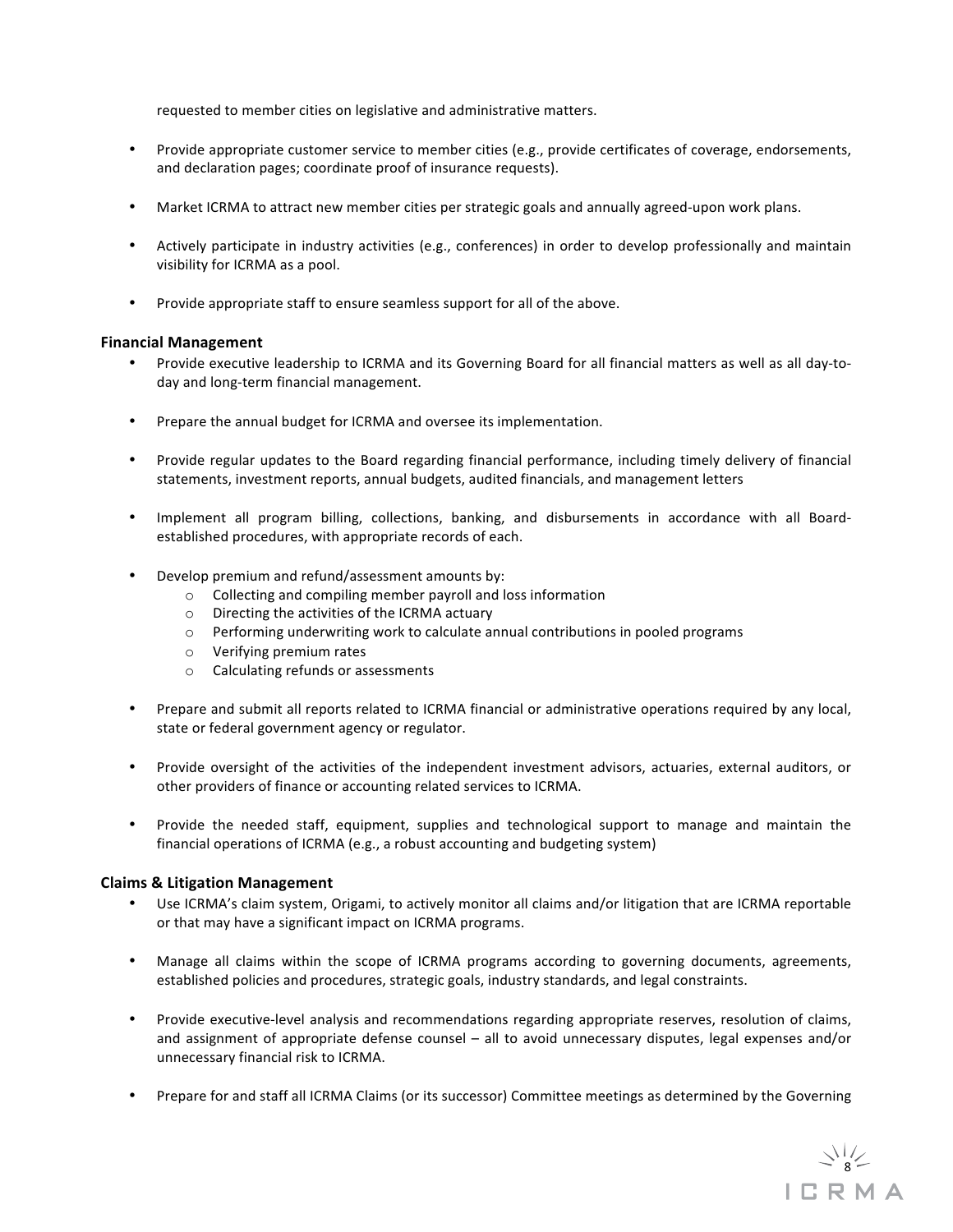Board (including agendas, agenda materials, public notices, physical and logistical arrangements for meeting locations and facilities). Prepare minutes of meetings and maintain proper records of all actions taken. Ensure meetings are conducted in accord with the Brown Act.

- Prepare and submit all reports related to claims and litigation management required by Government Code and required by ICRMA Boards and Committees.
- Provide oversight of the activities of TPAs, external auditors, workers' compensation vendors, and other providers of claims and litigation related services to ICRMA and its member cities.
- Provide the needed staff, equipment, supplies and technological support to manage and maintain the claims and litigation management of ICRMA.
- Review Coverage Counsel opinion letters.

### **Risk Management & Loss Control**

- Provide a comprehensive menu of consulting and technical information services in line with strategic direction and Governing Board-approved work plans
- The ICRMA Governing Board is open to a range of options in this area, including but not limited to:
	- $\circ$  Provide risk identification, analysis and underwriting assistance
	- $\circ$  Provide individual risk management consulting services to member cities.
	- $\circ$  Assist all member cities in implementing relevant procedures and training as requested.
	- $\circ$  Maintain an appropriate "library" of loss control/risk management resources for members.
	- o Assist in administering the ICRMA's Risk Management Fund.
	- $\circ$  Administer the ICRMA University program including the following:
		- Develop curriculum in line with industry standards and recruit appropriate instructors
		- Manage logistics and promotion of up to 10 courses per year.
		- **Staff all activities appropriately, work to continuously improve their impact, and regularly** report results to the ICRMA Governing Board
- Proposers should feel free to make the case for ICRMA adopting the proposer's existing risk management and/or loss control offerings in addition to or in place of the above.

During the term of the contract, the Governing Board may request services beyond the scope of this agreement. Additional fees may be negotiated on a case-by-case basis for these additional services.

The scope of services described here represents ICRMA's initial concept of the work anticipated and deliverables requested. ICRMA may propose additional tasks as deemed necessary. The final scope of work will be discussed in detail with the selected provider to develop an agreed-upon scope of services that incorporates the proposed approach and ICRMA's objectives and monetary constraints. Changes in scope may be necessary to allow the selected provider to meet the contractual scope of services within available funding.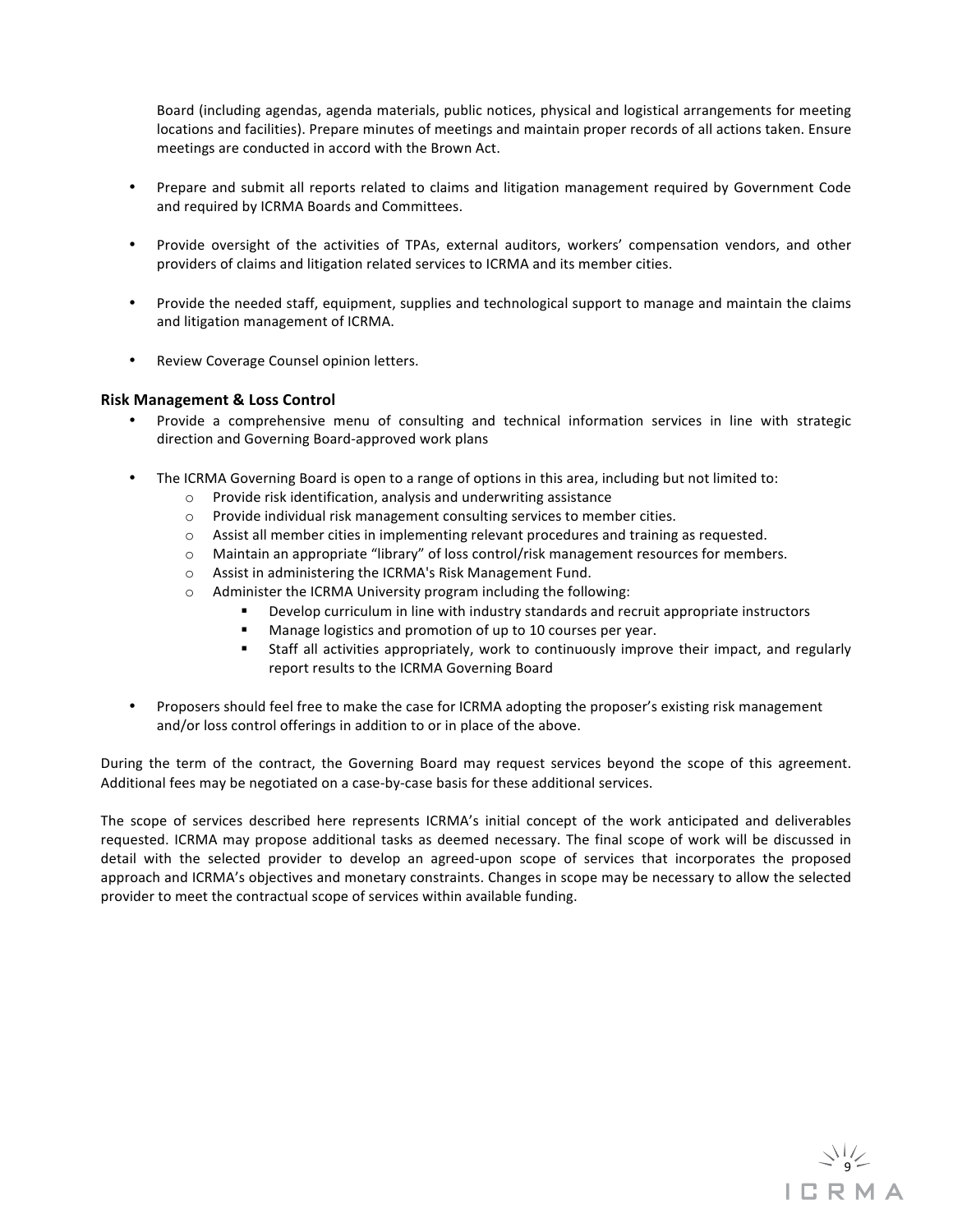### V. Qualifications & Conflicts

### **Qualifications**

Qualified proposers will have:

- Demonstrable, comprehensive and progressive experience in the relevant area
- A thorough understanding of all relevant industry standards and applicable legal standards
- Professional credentials and/or certifications recognized in the industry
- Staff with experience and education similar to what would be expected of a direct hire
- Sufficient internal capacity to guarantee seamless service regardless of internal turnover or client acquisition

### *Ex Parte* **Communications**

All inquiries related to this RFP are to be directed to Luther@jsl-law.com with "ICRMA RFP Question" in the subject line. 

Any other contact with relevant entities (i.e., ICRMA, its contractors, its member cities, or their contractors) that is related to this RFP must be disclosed in the response. Direct lobbying and/or undisclosed communications may be cause for immediate rejection of a proposal.

### **Conflicts of Interest – Proposer Independence**

Because of potential conflicts of interest, responders to this RFP (individual, firm or potential partner) are expected to be "independent" in regard to relevant entities (i.e., ICRMA, its contractors, its member cities or their contractors) OR disclose the relationship as outlined below.

In order to be "independent" the responder (including affiliates, subsidiaries or parent company) should not:

- Be compensated by relevant entities as employees or independent contractors;
- Have their compensation determined by individuals who are compensated by relevant entities;
- Receive, directly or indirectly, material financial benefits from relevant entities; or
- Be related to or reside with anyone described above (e.g., spouse, sibling, parent or child).

If a responder is not independent as defined here, it must:

- Disclose the relationship in the proposal
- Include a plan for segregating duties, staff and data in order to mitigate any potential future conflict
- Immediately recuse him/herself/relevant staff from any and all relevant discussions

### **Declarations & Disclosures**

By submitting a proposal, each proposer declares and warrants that:

- No elected or appointed official, officer, or employee of ICRMA or its member cities has been or will be compensated, directly or indirectly, in connection with this contract or any work performed thereunder.
- All conflicts of interest that may precede or arise from awarding this contract (actual or perceived) have been disclosed in the proposal.
- The proposer has further disclosed any business in which proposer has a financial interest. If such financial interest results in income stemming from a contract or other working relationship with ICRMA member cities or entities involved in providing ICRMA services, proposer must agree to provide periodic reports of such income in full disclosure of any financial gain realized directly or indirectly from the ICRMA-related business relationships.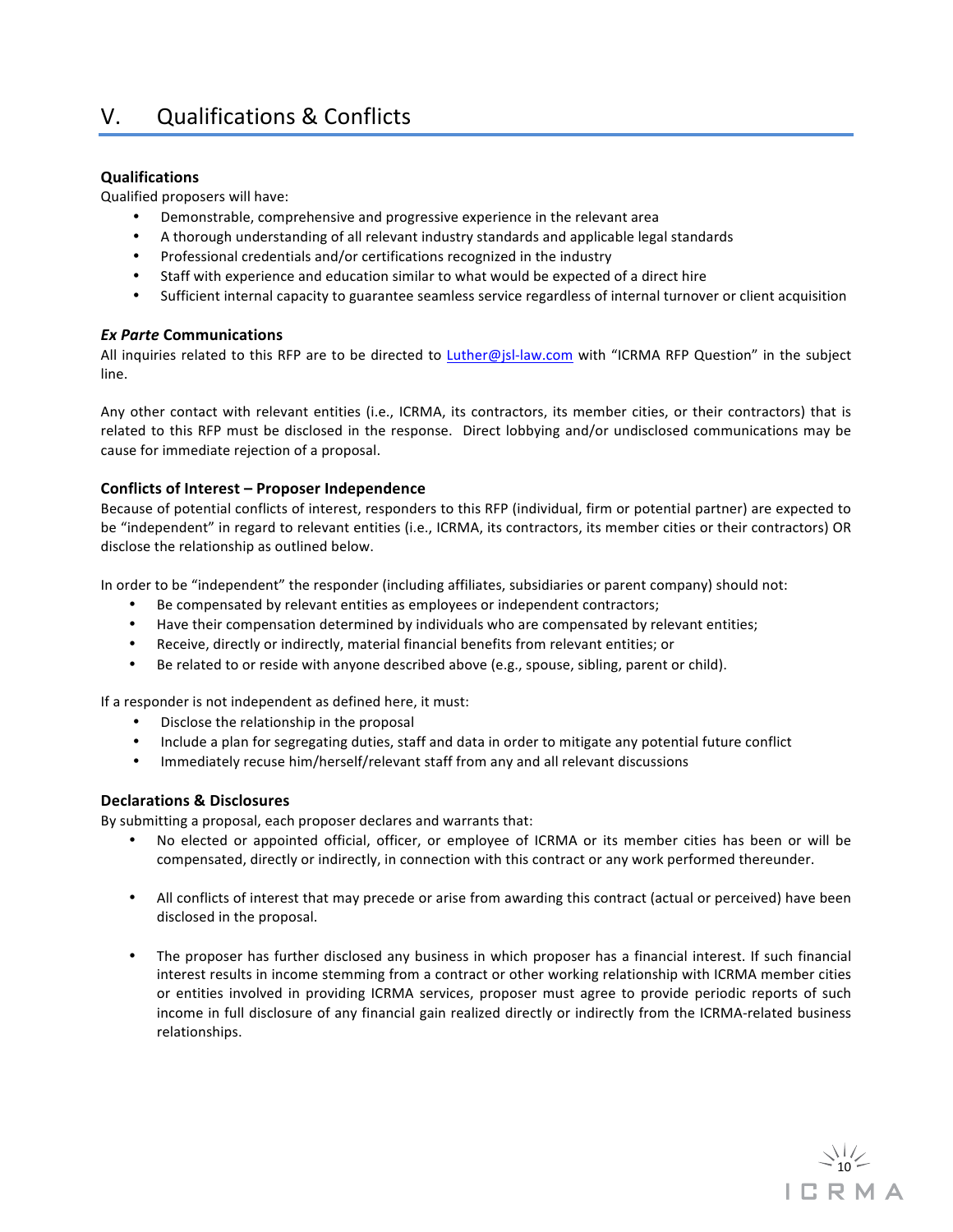### VI. Proposal Requirements

### **Background & Independence**

- Provide a general background of you or your firm, including the name, date of formation, address, overview, history and organizational structure.
- Identify whether there is, or within the latest five years has been, any litigation or governmental or regulatory action pending or threatened against your firm or its officers that might have a bearing on your firm's ability to provide services to ICRMA.
- Disclose ex parte communications, conflict of interest and/or lack of independence with respect to relevant entities. Outline segregation of duties, staff and data as necessary.<sup>3</sup>

### **Proposal** *(for firms and potential partners only)*

- Provide a detailed proposal for how you would meet the obligations of this RFP, including:
	- $\circ$  Your approach for each relevant area of work with detailed work plan;
	- $\circ$  The time you will dedicate to the work with guaranteed staffing levels;
	- $\circ$  Your approach to client and member communication, including troubleshooting the contract;
	- $\circ$  Systems you will make available to ICRMA; and
	- $\circ$  Expected benefits to ICRMA of the above and how those benefits will be measured.

Proposals may recommend changes to the Scope of Services described or other suggestions that will reduce costs while maintaining or enhancing the final deliverables.

- Identify payment terms and amounts. All proposals shall include a fee structure expressed at a minimum as periodic payments and total payment over three years as well as a budget per scope of service category.
- Describe how and why your firm is different from other firms being considered, why selection of your firm is the best decision we could make, and how you will guarantee seamless and comprehensive service.
- If you are outside the greater Los Angeles area, include a section describing how you will manage distance without negatively affecting service to ICRMA.

### **Application** *(for individuals only)*

Individuals applying to become executive director under Scenario 3 should provide a detailed cover letter and resume making clear why your selection is the best decision we could make

### **Experience & References**

- Detail your experience providing these services in the pooled risk insurance context for joint powers authorities or other agencies, including entity names and work descriptions.
- List qualifications of the primary consultant and other personnel assigned to the project, including resumes. List any professional affiliations, licensures, and certifications that are pertinent to the work.
- Provide reference names and contact information for relevant clients of the primary consultant and personnel who will be assigned to ICRMA. Relevant clients should be similarly sized or situated.
- Provide a comprehensive client list for relevant entities located in California.

 <sup>3</sup> See Qualifications & Conflicts for detail.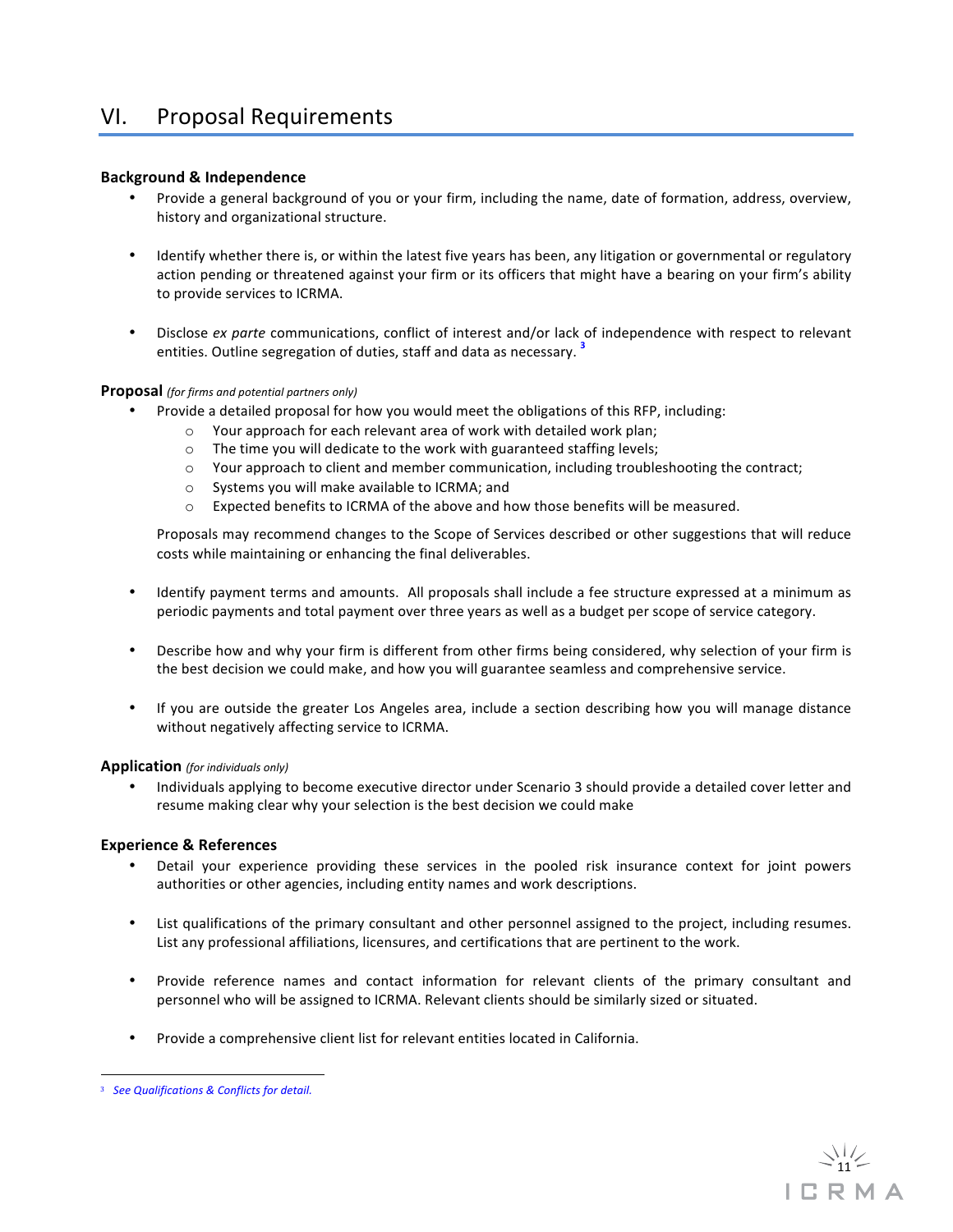### VII. Submission Details

### **Submission & Questions**

Responses to this RFP must be submitted to:

- Luther Lewis, ICRMA Legal Counsel, Johnson Schachter & Lewis, A P.L.C., at Luther@jsl-law.com
- *By 4:00 pm, Monday, August 31, 2015*
- *With "ICRMA RFP Response" in the subject line*

Direct all questions and/or requests for information to Luther@jsl-law.com with "ICRMA RFP Question" in the subject line. They will be forwarded to the correct person for written or oral response as appropriate. Written responses will be posted to www.icrma.org/RFPforPublicEntityPoolAdministration</u> on a rolling basis within the timeline below.<sup>4</sup> (Anyone considering a response to this RFP should email that intent to us as soon as possible in order to ensure receipt and the benefit of any notices sent mid-process.)

### **Evaluation of Proposals**

ICRMA will evaluate proposals on a fair, comprehensive, qualitative basis. Evaluation may include any or all of the following: review of the proposal and related materials, interviews with senior personnel to be assigned, discussions with other clients, and due diligence regarding proposer capacity as well as assessment of the following criteria:

- Responsiveness and timeliness in your proposal
- Communicating an understanding of the overall program and services required
- Experience providing services to public entity self-insurance pools of similar size and objective
- Professional experience and qualifications of the individuals assigned to the account
- Fee structure along with commitment of adequate resources, staff, and time

ICRMA may request additional information or clarifications from any proposers or to allow corrections of errors or omissions, augment the process with additional steps, or waive any requirements contained herein.

### **Disclaimers**

At its sole discretion, ICRMA:

- Reserves the right to reject any and all proposals, to waive any informalities or irregularities and to make the selection among the proposals as is deemed in the best interest of ICRMA.
- May interview one or more consultants to further assist in the review process and will award the contract at the Governing Board's sole discretion.
- May combine partial proposals in order to negotiate a comprehensive solution for ICRMA.

ICRMA is not liable for any costs incurred to prepare or present a response to this RFP. Proposer is expected to fully inform themselves as to the conditions, requirements, and specifications before submitting proposals. Failure to do so will be at proposer's own risk, and they cannot secure relief on the plea of error.

### **Expected Timeline**

 

We reserve the right to cancel/modify the following dates at any time.

- August 21, 2015 Deadline for all RFP Inquiries • August 25, 2015 **Final Date Inquiry Responses may be posted to www.icrma.org/RFP** August 31, 2015 Proposal Due Date September-November, 2015 Evaluation & Selection Process
- 
- First quarter 2016 **Negotiation & Execution of contract** 
	- March 2016 **Contract commences** with minimum 90-day transition period
- June 30, 2016 **Current contract ends subject to possible aftercare agreements**

Again, note that any other contact with relevant entities (i.e., ICRMA, its contractors, its member cities, or their contractors) that is related to this *RFP* must be disclosed in the response. Direct lobbying and/or undisclosed communications may be cause for immediate rejection of a proposal.